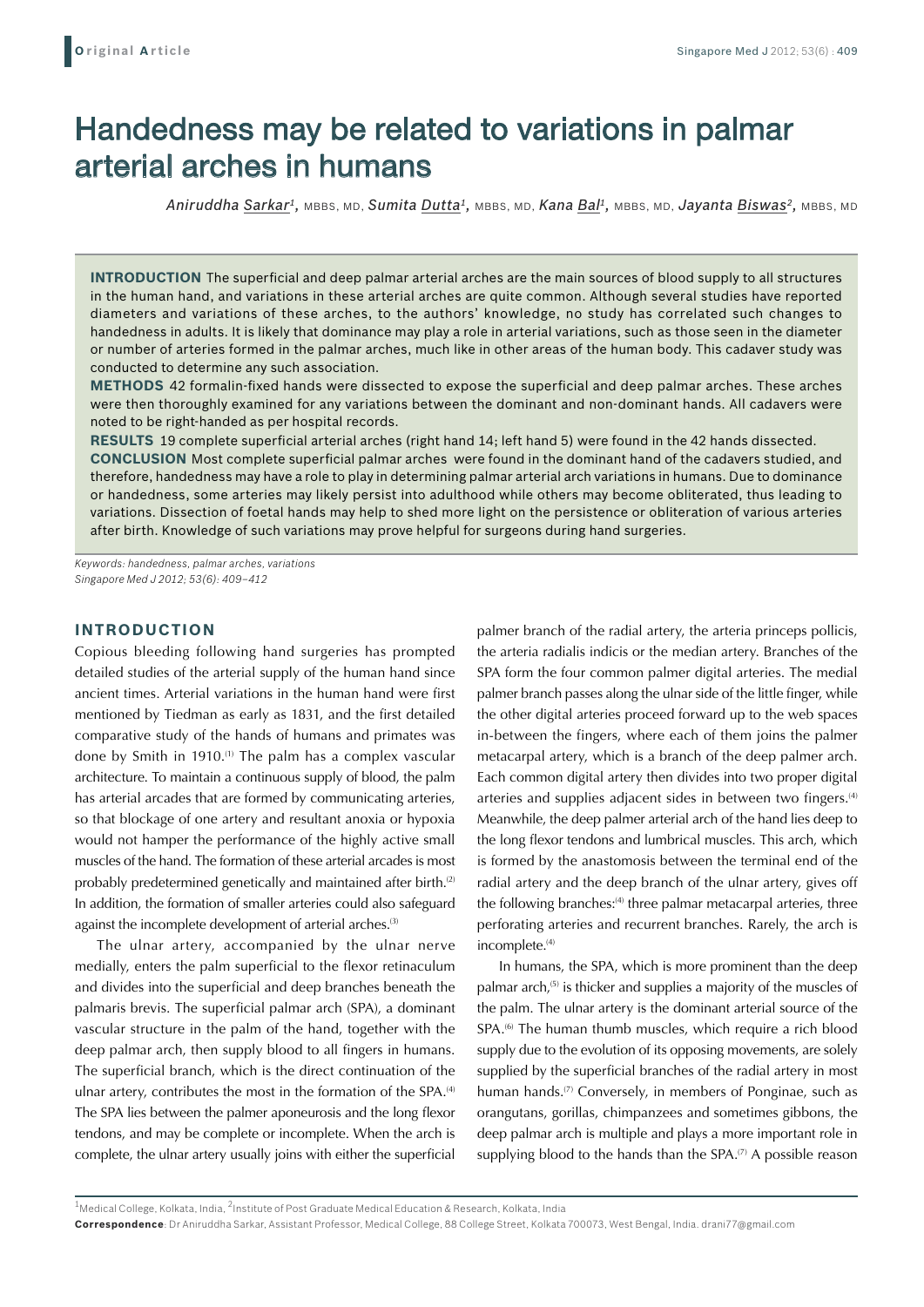

**Fig. 1** Photograph shows an incomplete superficial palmar arterial arch supplying the medial 4½ fingers of the left hand. 1: ulnar artery; 2: superficial palmar arch; 3: common digital arteries; 4: proper digital artery; 5: median nerve

for this may be that in these animals, the SPA is more vulnerable to injuries.

Although several studies have reported on various aspects of the palmer arterial arches, to the authors' knowledge, no study has attempted to ascertain whether variations in arterial architecture exist between the dominant hand and the non-dominant or idle hand in human adults. It is likely that dominance may play a role in arterial variations, such as those seen in the diameter or number of arteries formed in the palmar arches, much like in other areas of the human body. A majority of the world's population  $(70\% - 90\%)$  is believed to be right-handed,<sup>(8)</sup> and with this in mind, the present study was designed to study the differences in the pattern of blood supply between the right (dominant hand) and left (non-dominant) hands in human cadavers. Knowledge of the arterial arches in the hands is critical for orthopaedicians and microvascular surgeons, as variations in the pattern of blood supply are frequently encountered in hands, and awareness and identification of such variations is thus crucial during hand surgery. Recent progress in hand surgery has engendered the need for precise knowledge of the frequency of anatomical variations in the SPA and its branches.<sup>(9)</sup> Therefore, for surgeons performing advanced surgical procedures, such as reconstructive hand surgeries, such knowledge is pivotal.

## **METHODS**

A total of 42 hands (right hand 21; left hand 21) of 21 right-handed embalmed human cadavers (fixed in 10% formaldehyde) were studied after proper dissection at the Department of Anatomy, Medical College, Kolkata, India. Anomalous dilatations, aneurisms and atheromatous or occlusive diseases of the palm were excluded at the beginning of the study. After proper skin incision, the superficial fascia, palmar aponeurosis and deep fascia covering the thenar and hypothenar muscles were separated from the flexor retinaculum and turned distally, taking proper care to preserve the underlying vessels and nerves. The SPAs immediately beneath the palmar aponeurosis were observed carefully, their formation and branches noted, and photographs taken. The

**Table I. Findings of the cadaver study.** 

| <b>Finding</b>                                     | No. (%)    |
|----------------------------------------------------|------------|
| <b>Type of SPA</b>                                 |            |
| Complete                                           | 19 (45.23) |
| Incomplete                                         | 23 (54.76) |
| <b>No. of complete SPAs</b>                        |            |
| Right hand                                         | 14 (73.68) |
| Left hand                                          | 5(26.31)   |
| Type of incomplete SPAs (No. of digits supplied by |            |
| the ulnar artery)                                  |            |
| Type $\left(\frac{3\frac{1}{2}}{\right)$           | 10 (43.47) |
| Type II $(4\frac{1}{2})$                           | 7(30.43)   |
| Type III $(21/2)$                                  | 3(13.04)   |
| Type IV $(1\frac{1}{2})$                           | 3(13.04)   |

SPA: superficial palmar arch

flexor retinaculum was divided by a sagittal incision between the thenar and hypothenar muscles. Tendons of the flexor digitorum superficialis and profundus were cut in the forearm along both ends of the SPA and the tendons reflected distally. The adductor pollicis muscle was cut between its origin and insertion to expose the deep palmar arch, and the latter's formation and branches were observed carefully and noted.

#### **RESULTS**

Variations were observed in the formation of the SPA. In two (4.76%) hands, the SPA was formed by an anastomosis between the superficial branch of the ulnar artery and a branch from the deep palmar arch, with the latter coming to the superficial level at the base of the thenar eminence to join the ulnar artery. In three (7.14%) hands, the ulnar artery supplied only the fifth finger and the ulnar side of the fourth finger through a medial proper digital branch and a lateral common palmar digital branch, which reached the fourth web space. The remaining fingers received blood supply from the radial artery. There was no anastomosis seen between the ulnar and radial arteries. The radial artery provided two common palmar digital branches, which reached the second and third web spaces and divided into proper digital branches to supply the radial side of the fourth, the whole of the third and the ulnar side of the second finger. Three proper digital branches supplied the thumb and the radial side of the second finger. In seven (16.66%) hands, the ulnar artery supplied all fingers except the radial side of the thumb, which received its supply from a single proper digital branch from the radial artery. The ulnar artery gave rise to all the palmar digital branches, and there was no communication between the radial and ulnar arteries (Fig. 1).

Table I summarises the findings of our study. Complete SPAs were observed in 19 (45.23%) of the 42 hands and incomplete SPAs in the remaining 23 (54.76%) hands. The subtypes seen among complete SPAs were: type  $I$  (n = 17, 89.47%), where the SPA was formed by an anastomosis of the superficial branch of the ulnar artery and the superficial palmar branch of the radial artery (radioulnar type, Fig. 2); and type II ( $n = 2$ , 10.52%), where the SPA was completed by an anastomosis between the superficial branch of the ulnar artery and a branch from the deep palmar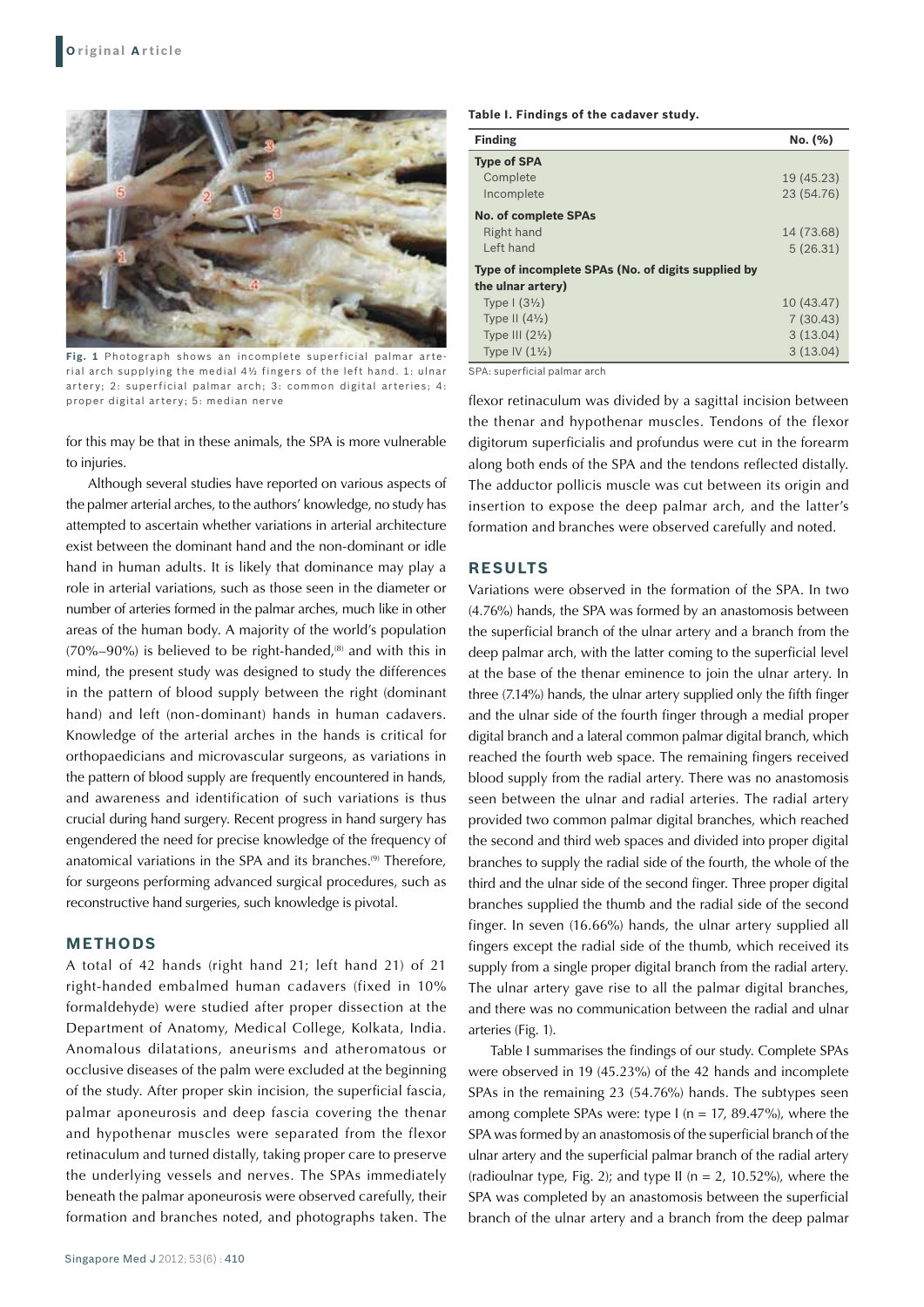

**Fig. 2** Photograph shows a complete superficial palmar arterial arch and its branches in the right hand. 1: superficial palmar arch; 2: common digital arteries; 3: proper palmar digital artery; 4: superficial palmar branch of the radial artery; 5: superficial palmar branch of the ulnar artery; 6: proper digital artery



**Fig. 3** Graph shows the comparison of complete and incomplete arterial arches seen in the dissected right and left hands.

arch, with the latter coming to the superficial level at the base of the thenar eminence to join the ulnar artery. The majority of complete SPAs were seen on the right side (14/19, 73.68%), with the left hands only showing five (26.31%) complete SPAs. Altogether, there were 21 right SPAs in the 42 dissected hands, with 14 (66.66%) complete SPAs and seven (33.33%) incomplete SPAs. Similarly, among the 21 left SPAs seen, there were five (23.80%) complete SPAs and 16 (76.19%) incomplete SPAs (Fig. 3).

Incomplete SPAs were found in 23 (54.76%) out of 42 hands, and all had blood supplies from both the ulnar artery and the superficial palmar branch of the radial artery without any anastomosis. These 23 hands were further divided into four subtypes based on the number of digits supplied by the ulnar



**Fig. 4** Photograph shows an incomplete superficial palmar arterial arch supplying the medial 3½ fingers of the left hand. 1: ulnar artery; 2: radial artery; 3: incomplete superficial palmar arch; 4: arteria princeps pollicis; 5: palmar common digital arteries; 6: proper digital artery



**Fig. 5** Photograph shows a complete deep palmar arterial arch and its branches in the right hand. 1: deep branch of the ulnar artery; 2: ulnar artery; 3: radial artery; 4: deep palmar arch; 5 & 6: palmar metacarpal arteries

artery. In type I ( $n = 10$ , 43.47%) hands, the ulnar artery supplied the fifth, fourth, third and the ulnar side of the second digit (or 3½ digits). The radial side of the index finger and the whole of the thumb were supplied by branches of the radial artery (Fig. 4). In type II ( $n = 7$ , 30.43%) hands, the ulnar artery alone supplied the fifth, fourth, third, second and the ulnar side of the thumb (or 4½ digits). Only the radial side of the thumb was supplied by the radial artery (Fig. 1). In type III ( $n = 3$ , 13.04%) hands, the ulnar artery supplied the fifth, fourth and the radial side of the third digit (or 2½ digits). The remaining 2½ digits received their blood supply from the radial artery. In type IV ( $n = 3$ , 13.04%) hands, the ulnar artery supplied only the little finger and the ulnar side of the fourth digit (or 1½ digits). The remaining 3½ digits were supplied by the radial artery.

The ulnar and radial arteries gave rise to the common palmar digital branches in their respective web spaces, where each artery divided into two proper digital branches to supply the neighbouring sides of the adjacent fingers as usual. The little finger received